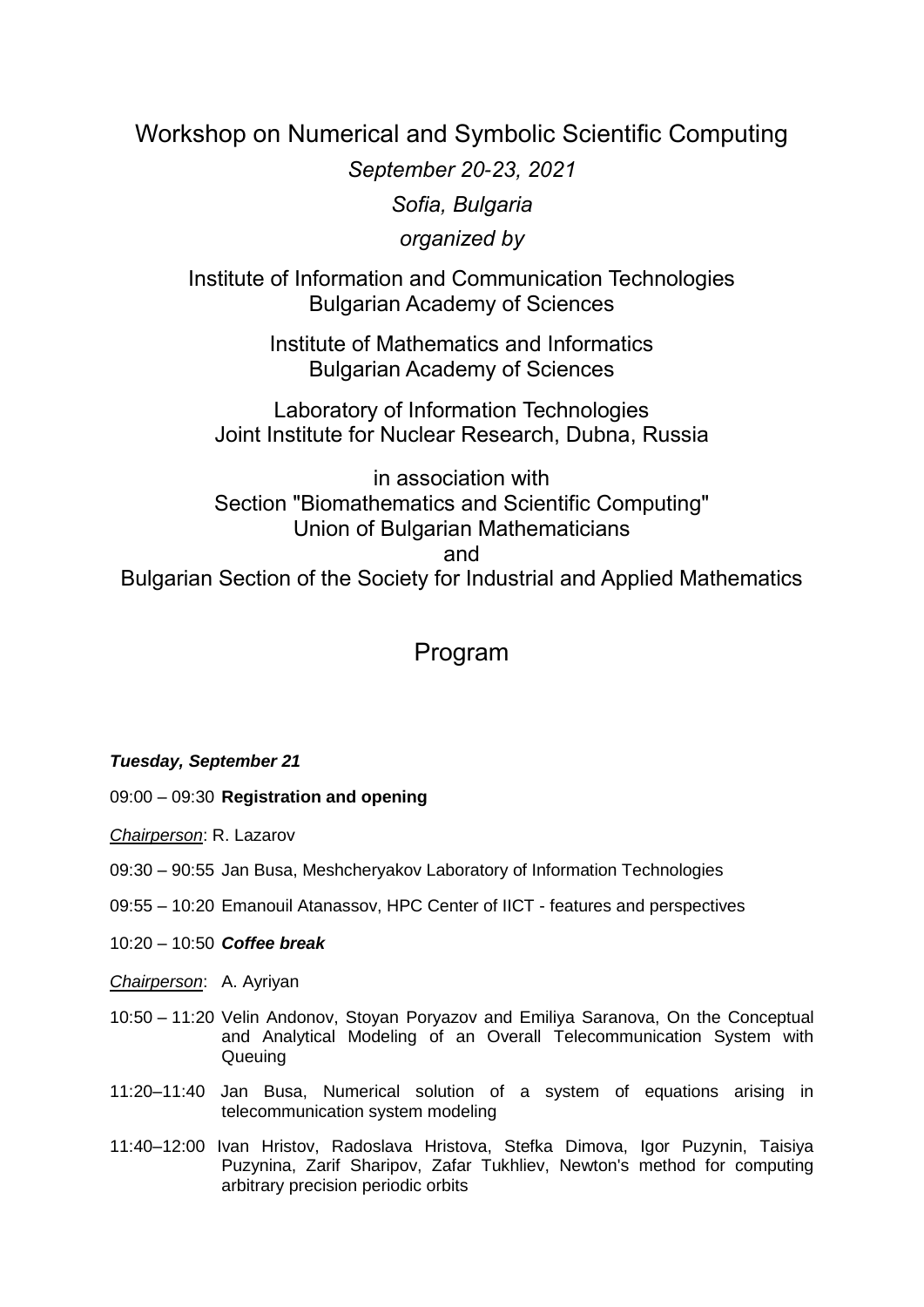#### 12:00 – 13:00 *Lunch*

- 13:00 13:45 *Visit to HPC and Dada Center of IICT-BAS*
- *Chairperson*: S. Harizanov
- 14:00–14:20 Nevena Ilieva, Peicho Petkov, Miroslav Rangelov, Elena Lilkova, Nadezhda Todorova, Leandar Litov, Cytokines activity impairment through heparin – molecular mechanism and therapeutic potential
- 14:20–14:40 Elena Lilkova, Peicho Petkov, Rositsa Marinova, Leandar Litov, Nevena Ilieva, Observation of charge-dependent membrane-destruction modes in AMPmembrane interactions
- 14:40–15:00 Dina Badreeva, Effect of charged lipids on amyloid-beta peptide interactions with a phospholipid membrane within molecular dynamics approach
- 15:00 15:20 Zarif Sharipov, Molecular dynamic simulation of the impact of shock waves on the defective structure of tungsten
- 15:20 15:40 *Coffee break*
- *Chairperson*: J. Busa Jr.
- 15:40 16:10 Stanislav Harizanov, Nikola Kosturski, Ivan Lirkov, Svetozar Margenov, Yavor Vutov, Reduced Multiplicative (BURA-MR) and Additive (BURA-AR) Best Uniform Rational Approximation Methods and Algorithms for Fractional Elliptic **Equations**
- 16:10–16:30 Jan Broulim, Parallel techniques in error correction coding for lowering the probability of errors. Software acquisition system for S-CUBE experiment
- 16:30 17:00 Oksana Streltsova, Inna Kolesnikova, Application of Modern Information Technologies for Biological Tasks (joint project of LRB and MLIT JINR)
- 18:00 21:00 **Welcome dinner**

#### *Wednesday, September 22*

- *Chairperson*: J. Busa
- 09:00– 09:30 Alexander Ayriyan, Construction of the quark-hadron phase transition in core of neutron stars
- 09:30 10:00 Hovik Grigorian, Numerical modeling of neutron star cooling
- 10:00–10:30 *Coffee break*